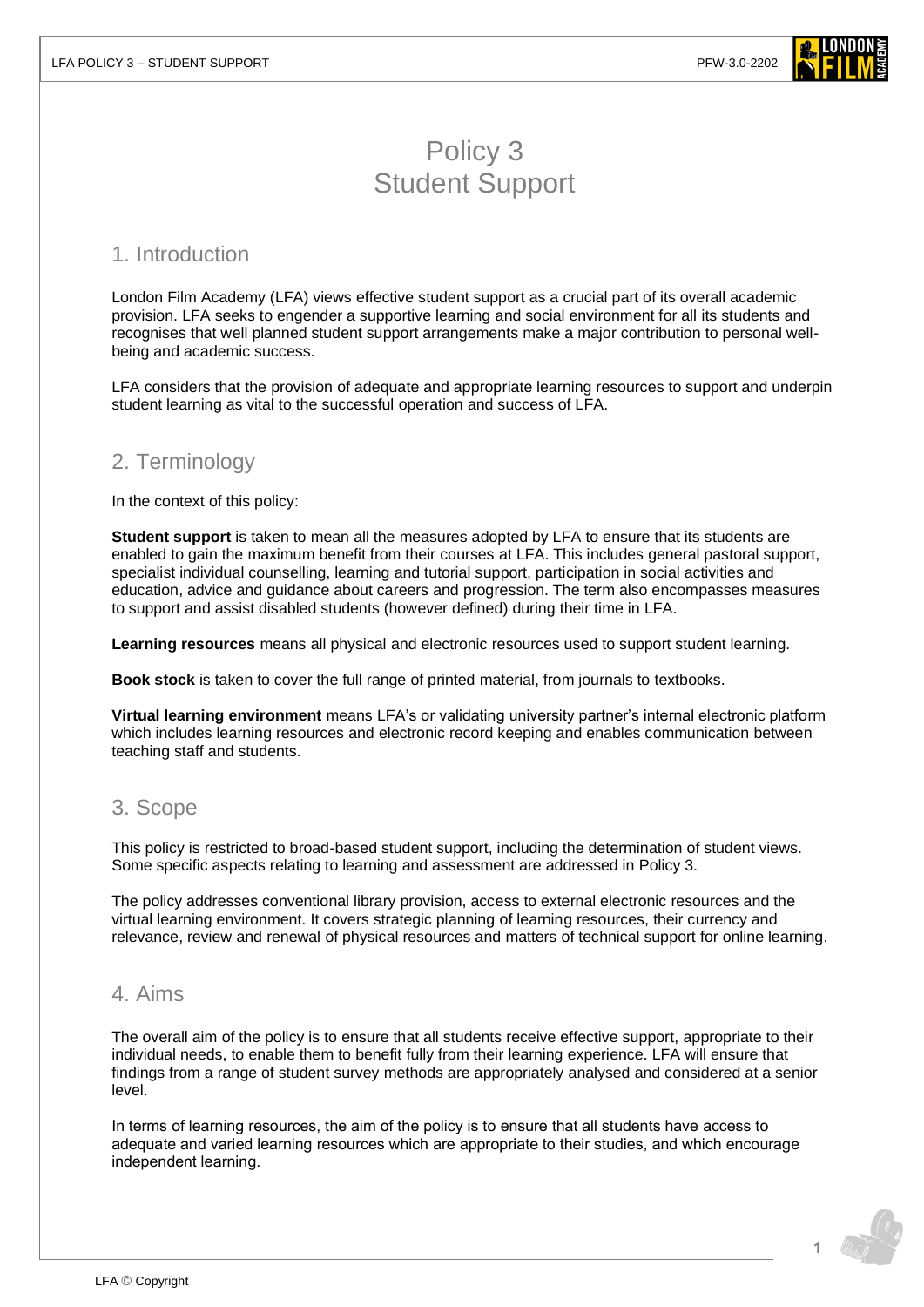

## 5. Objectives

The objectives of the policy and its related procedures are:

#### 5.1 Student support

- to ensure that student support and development resourcing, management and evaluation is considered at a strategic level
- to ensure that all prospective students receive detailed and accurate initial information about LFA and about their courses
- to provide student support on the basis of equity and fairness; in particular to provide appropriate academic support and guidance for disabled students, facilitate their access to and use of information and communications technology and ensure that they have full access to student support services in LFA
- to ensure that all current students are fully informed about their courses and about what LFA expects of them
- to make available relevant information about pastoral care provision and any mentoring arrangements and to ensure that all students seeking assistance are helped swiftly and efficiently
- to ensure that LFA provides appropriate and effective support if students experience problems which may require a change of programme
- to provide an effective counselling service which addresses any urgent personal problems which students may encounter in a discrete and efficient manner, as well as providing appropriate follow up and, where necessary, referral to medical professionals
- to consider progression and career pathways when designing curriculum and assessment and to advise students sensitively about academic progression, providing referral to relevant external bodies where necessary
- to make information available to all students about learning opportunities and learning support
- to offer tutorial support on a regular basis
- to ensure that any students making an academic appeal are supported and receive appropriate guidance
- to facilitate appropriate student social activities, in order to broaden their overall experience and social life, in conjunction with the Staff-Student Liaison Committee
- to ensure that all staff who provide support to students are appropriately qualified and competent.

#### 5.2 Learning resources for credit bearing courses

- to ensure that learning resource provision is considered, resourced and reviewed at a strategic level
- to ensure that appropriate physical library provision is provided and that arrangements are made to enable students and other users to enjoy adequate access to the library
- to ensure that book stock is reviewed and renewed on a regular and systematic basis to maintain currency and relevance
- to make appropriate and reasonable arrangements for book and DVD loans
- to ensure that students are fully informed and guided about alternative external physical library resources which it might be appropriate for them to access
- to ensure that provision of study skills support enables students to gain the maximum benefit from the learning resources provided and to develop as independent learners
- to ensure that students are appropriately informed about learning resources and trained in the means of access to them at the time of their induction
- to provide access for students to appropriate external electronic learning resources which will support their studies
- to provide a virtual learning environment and to ensure that students utilise this facility to the full, both as a repository of information and as an interactive learning resource